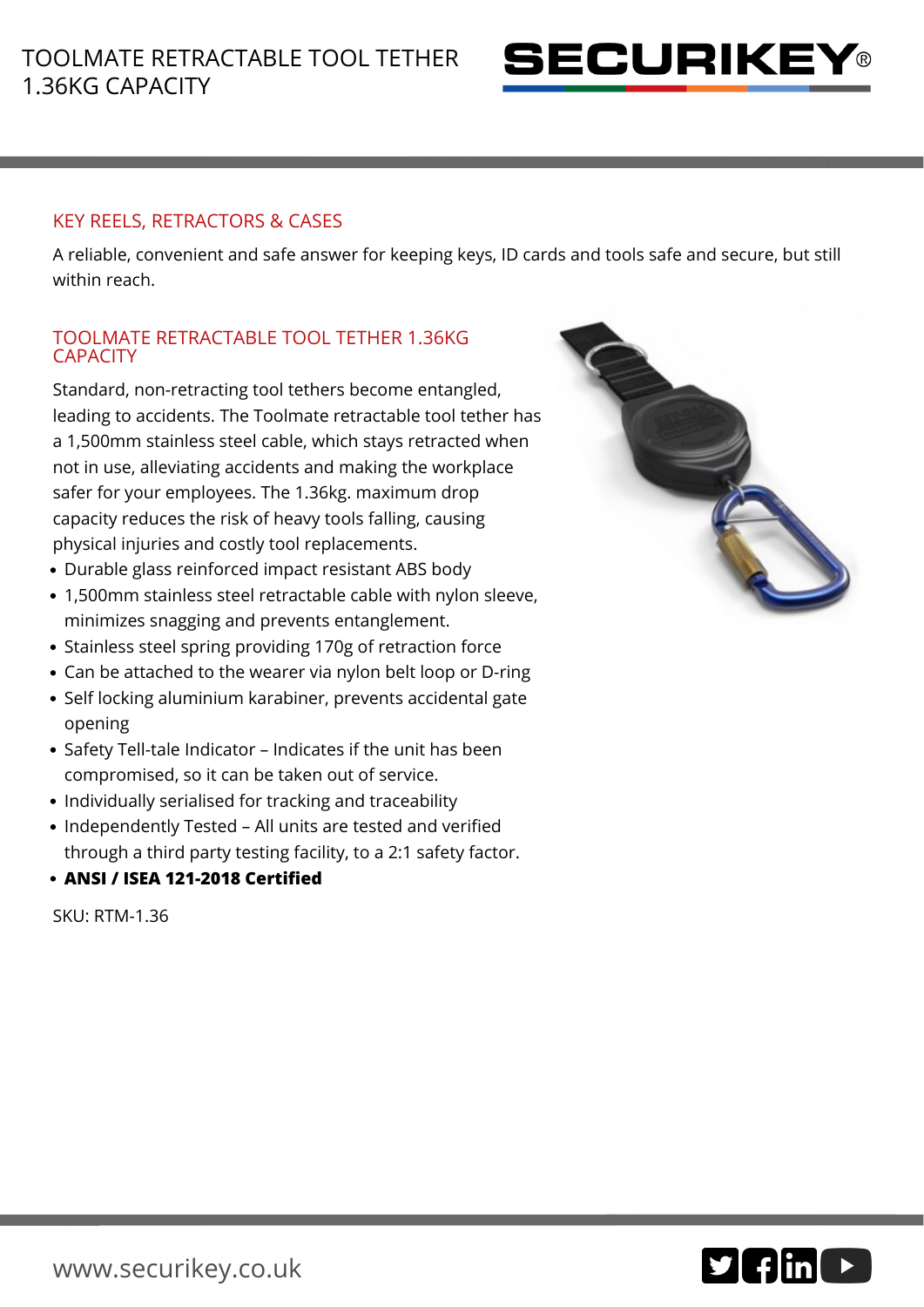

## ADDITIONAL INFORMATION

| Weight              | $0.200$ kg                   |
|---------------------|------------------------------|
| <b>Dimensions</b>   | 350 (H) x 64 (W) x 27 (D) mm |
| <b>Cable Length</b> | 1,500mm                      |

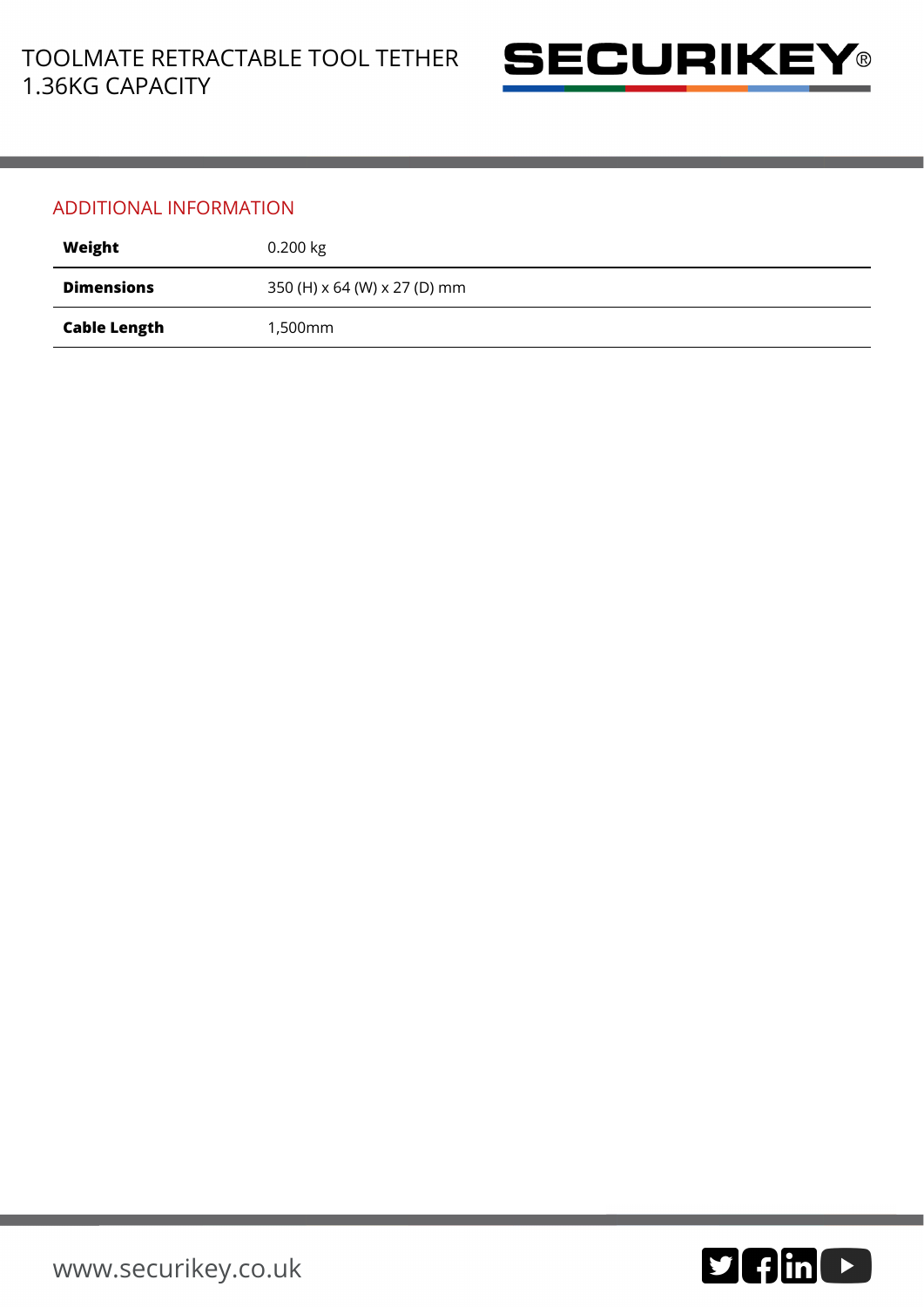

## TOOLMATE RETRACTABLE TOOL TETHER 1.36KG CAPACITY IMAGES





Toolmate Strap & D Ring Toolmate 'Tell-tale' Indicator